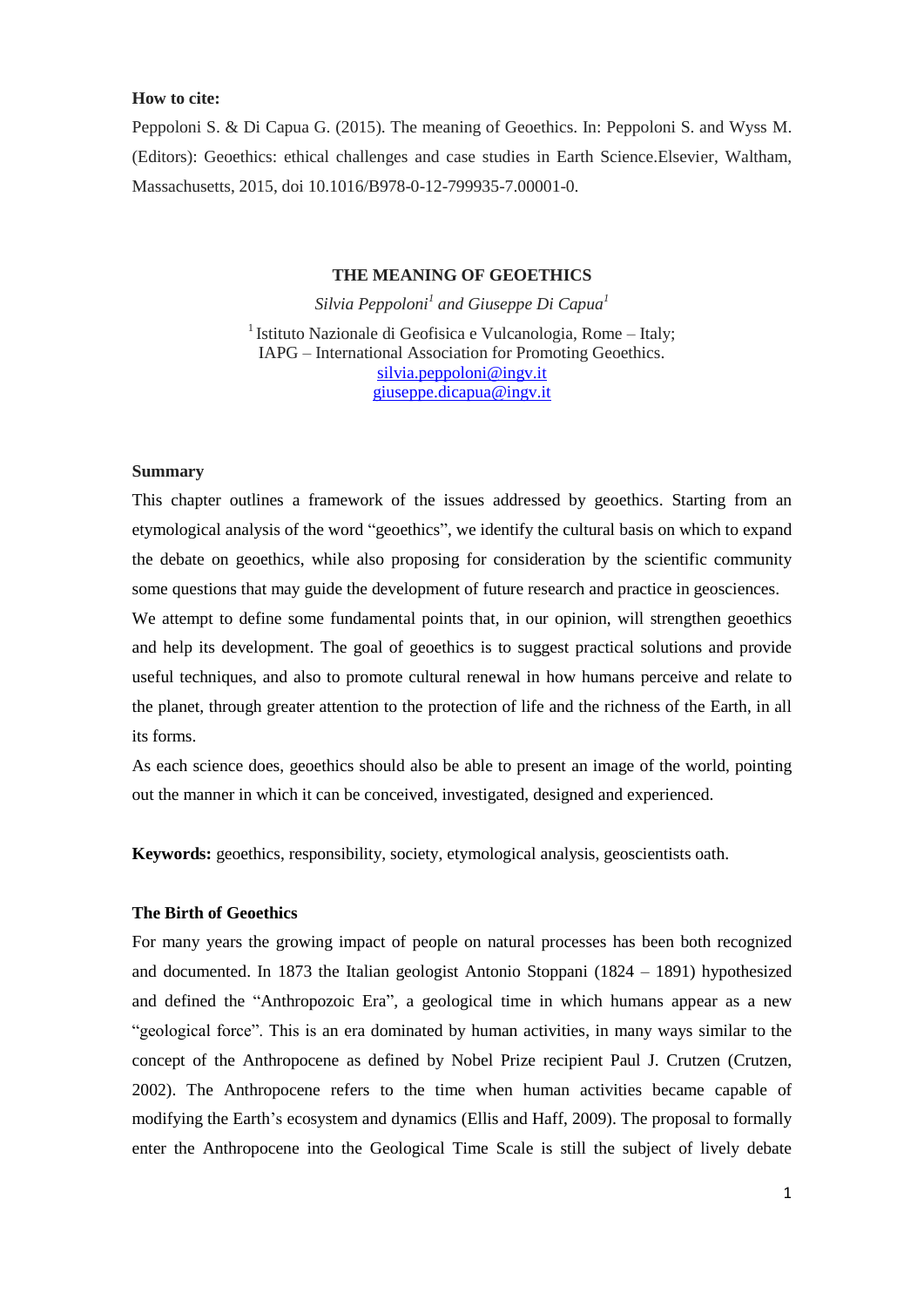among scientists (Zalasiewicz et al., 2008) and an increasing number of disciplines, such as geoengineering (Borgomeo, 2012), are orienting their research towards the development of technologies that take into account the impact that interventions by humans (though often necessary) may have on the natural environment (Bohle, 2013).

The historic great technological and industrial development, the exponential growth of population in the last century, and the consequently huge urban expansion have increased the effects of human interference with the geosphere. In addition, the expanding use of land and the increasing demand for natural resources have highlighted the need, not only for the scientific community but for all of society, to consider issues such as environmental sustainability and energy, protection from natural hazards, reduction of pollution and their inevitable repercussions on health and climate change.

It becomes evident that geoscientists, as scholars and experts on these issues affecting our planet, can play a fundamental role in society, thanks to their specific and unique skills, by addressing environmental problems at the local and global scale and helping to find optimal solutions.

Thus, discussing ethics in relation to geosciences (i.e., geoethics) and considering the social implications of geological research and practice has by default become an indispensable requirement for geoscientists (Peppoloni and Di Capua, 2012b). The debate is increasingly broad inside the scientific community and includes specific technical and methodological aspects, as well as theoretical considerations and reflections on the ethical value of geological activities.

The problems that arise from the interaction between humans and nature are complex and may require various approaches and solutions. The possibility of multiple solutions and varied results creates a need for an open and widespread scientific discussion, on how to live on the planet, while respecting natural dynamics and human life. This discussion inevitably raises ethical issues that force us to consider our responsibility in this interaction with nature.

### **What Is Geoethics?**

Geoethics consists of research and reflection on those values upon which to base appropriate behavior and practice where human activities intersect the geosphere (IAPG, 2012; Peppoloni and Di Capua, 2012b). It deals with the ethical, social, and cultural implications of geological research and practice, providing a point of intersection for geosciences, sociology and philosophy (Moores, 1997; Bosi et al., 2008; Peppoloni and Di Capua, 2012b; Peppoloni, 2012a, 2012b).

The field of geosciences is wide. The Earth system is the subject of study, which includes the solid Earth, the hydrosphere, the atmosphere, and the biosphere (GSL, 2014). This implies that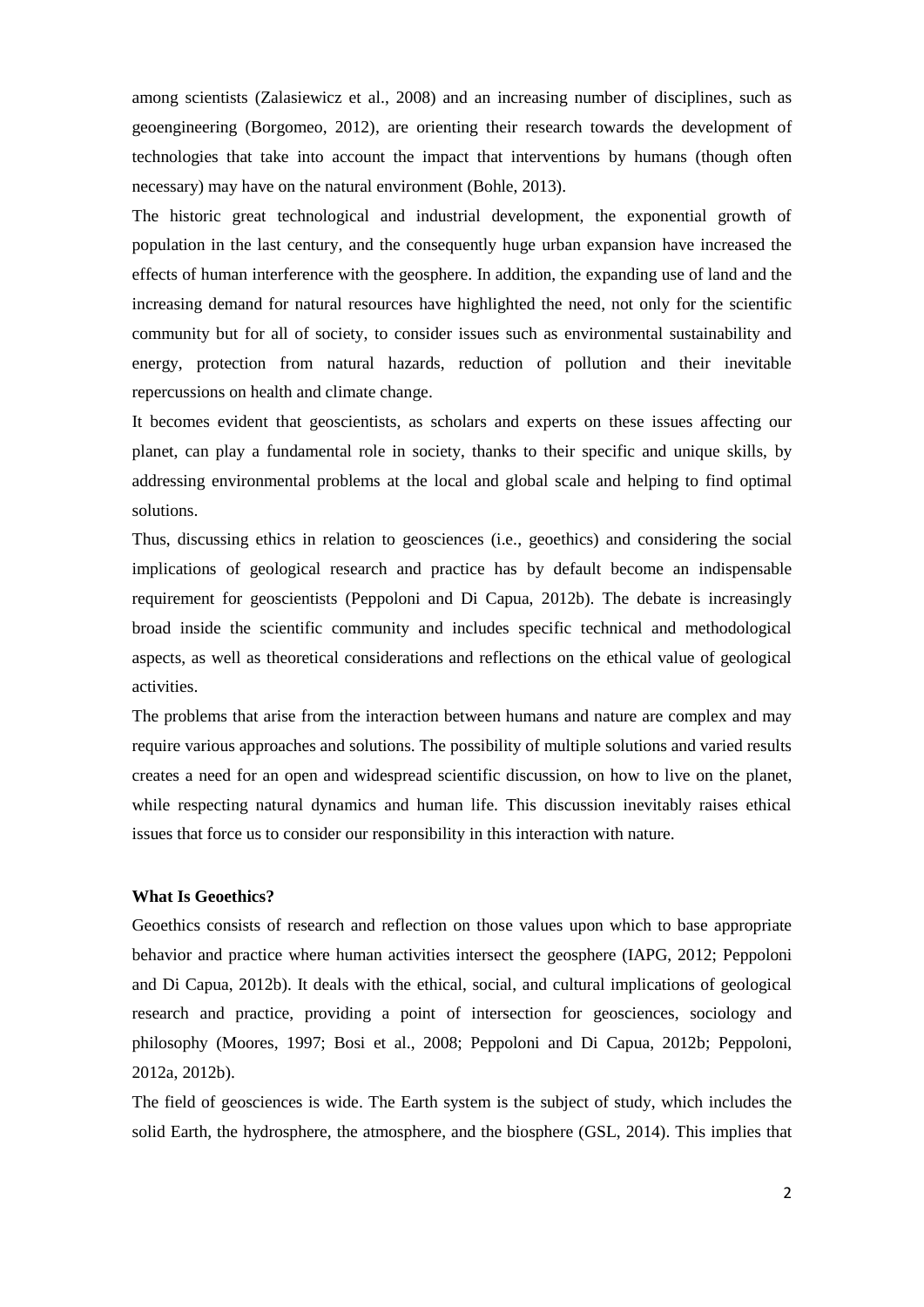the themes of geoethics are numerous, often interconnected, and include theoretical and practical aspects as well as cultural and operational perspectives.

Geoethics focuses on some of the most important environmental emergencies: it encourages a critical analysis of the use of natural resources, promotes careful management of natural risks, and fosters the proper dissemination of the results of scientific studies, including the development of environmentally friendly technologies (Peppoloni and Di Capua, 2012b), while also extending its principles to planetary protection (Martínez-Frías et al., 2011).

Moreover, geoethics promotes geoeducation, aiming at organizing effective teaching tools (Bezzi, 1999), at developing awareness, values, and responsibility, especially amongst young people. It fosters the development of geoparks (Eder, 2004; Zouros, 2004; McKeever, 2013) and geo-tourism (Newsome and Dowling, 2010; Dowling, 2011), in order to create awareness of the value of a region's geological heritage (Brocx and Semeniuk, 2007; Gray, 2008) and geodiversity (Osborne, 2000). Geoethics also aims at improving the relationships between the scientific community, decision-makers, mass media, and the public (Höppner et al., 2012), highlighting the social role played by geoscientists and their responsibilities; as their choices may have ethical, cultural, and economic repercussions on society (Peppoloni and Di Capua, 2012b; Bickford, 2013).

So, on the one hand geoethics has practical objectives, such as creating references and guidelines that look at providing socio-economic solutions, compatible with a respect for the environment and the protection of humans, nature, and land. On the other hand, it aims at giving a cultural, ethical, and social frame of reference on how to conduct geological research and practice in favor of public welfare (Bickford, 2013); and to give value to geosciences in a cultural sense (Moores, 1997; Peppoloni and Di Capua, 2012b; McKeever, 2013), as part of a group of disciplines capable of suggesting new ways to understand and investigate our planet, and upon which we can base a new relationship between humans and nature.

### **Issues with the Development of Geoethics**

Despite the importance of its themes, the attention given to geoethics is still limited. Only a few geoscientists make explicit reference to geoethics. Outside the scientific community, among the general public, no one even knows of geoethics. Why?

Although the concept of geoethics is increasingly present at many scientific conferences, analyses and debates on the subject have not yet command significant attention. Geoethics does not seem to be accompanied by an adequate research base nor a satisfactory number of scientific publications. Generally, publications on geoethics are still not considered important in the scientific curricula. So, most geoscientists are hesitant to spend time writing on ethical themes. In short, the issues of geoethics do not easily find space in most respected scientific journals, and this has severely restricted the dissemination of the concept and the development of a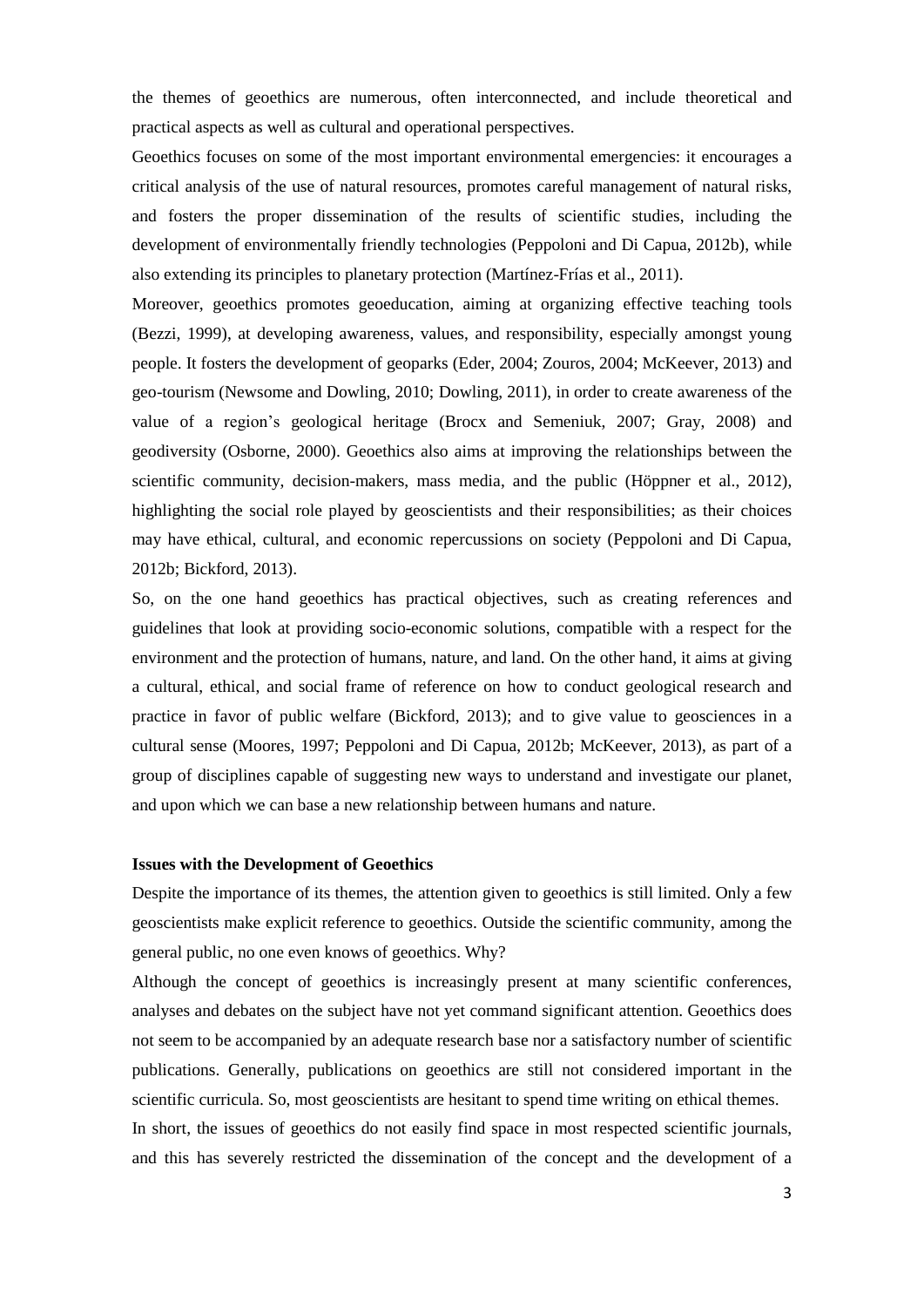critical stance in the scientific community. Consequently, there are few research projects focused on geoethics, and funds to develop activities and tools on ethical and social aspects in geosciences are scarce.

A wide scientific debate could help geoethics not to have an ideological drift (Peppoloni, 2012a), as in some cases has happened to Bioethics. Bioethics has contributed greatly to the preservation and respect of human dignity. Indeed, its themes are discussed in universities, hospitals, journals, professional organizations, and is firmly established in the public consciousness. At the same time it has raised moral and ideological controversies (Tallacchini, 2003).

The recent publication of a special issue on geoethics (Peppoloni and Di Capua, 2012a), published on a JCR Journal (i.e. included in the Journal Citation Reports by Thomson Reuters: http://thomsonreuters.com/journal-citation-reports/), has opened the way for new perspectives in protecting the environment. In recent years, successful sessions on geoethics at national and international meetings have been held  $(34<sup>th</sup> IGC)$  in 2012, EGU general assembly in 2012, 2013 and 2014; Geoitalia Congress in 2009, 2011 and 2013; IAEG in 2014) and ongoing editorial projects, like this book, confirm that the discussion on ethics in Earth sciences is becoming an urgent matter within the scientific community.

# **An Etymological Starting Point: Individual and Social Responsibility**

Many geoscientists work with a spirit of service towards society, aware that they have knowledge and skills that are essential and useful for the common good. Nevertheless, a clear reference framework of shared values in geosciences seems to be lacking. These values would consider different cultural and economic contexts and would be a call to responsibility for geoscientists. Moreover, the ethical foundations upon which discussions and actions are based are not sufficiently clear, with the result that geoethics lacks theoretical and practical strength.

An etymological analysis of the word "geoethics" may help to explain the deeper, hidden meaning of the word. Where does the term "geoethics" come from? What are its origins and connotations? What is the history of its development? What is its deeper meaning?

"Geoethics" is the union of the prefix "geo" and the word "ethics". The prefix "geo" contains a deep and ancient meaning. It refers to "*gaia*", which means "Earth" in Greek, but its ancient Sumerian base "*ga*" refers more specifically to "home, the dwelling place". So the Earth is the place where we dwell, where our ancestors dwelt, and where our children will dwell.

The term "ethics" was defined by Aristotle (384/383 B.C. – 322 B.C.) as the investigation of and reflection on the operational behavior of humans. It identifies that part of philosophy that deals with the problem of human action (Dizionario di filosofia, 1988).

The etymological analysis of the word "ethics" is complex: ethics is derived from the Greek "ἔθος" (*ĕthos*), which means "habit, custom". This noun has the same origin as "εἴωθα"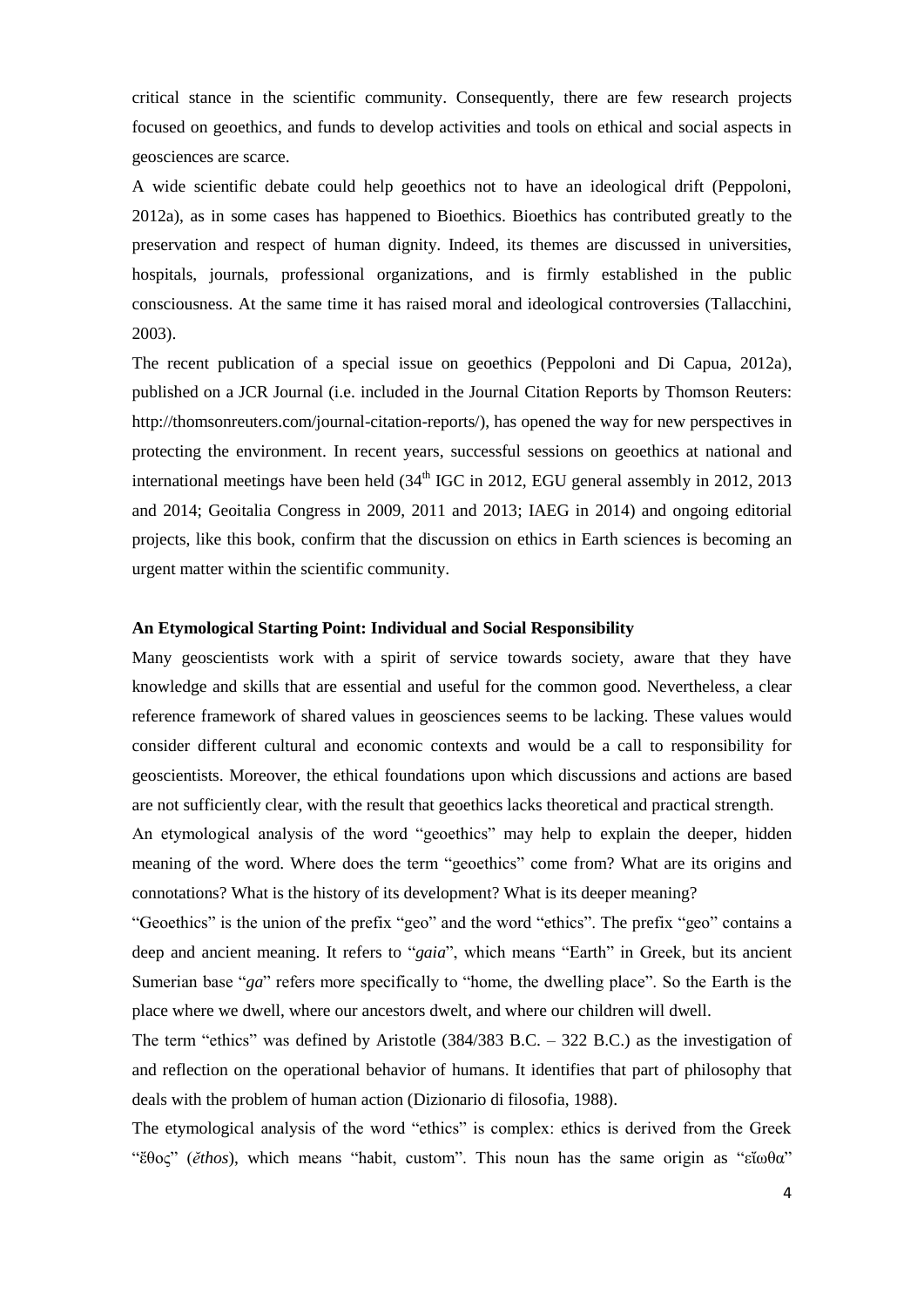(*eiotha*), a Greek perfect form meaning "I am accustomed to, I have the habit of, I am familiar with" (Liddell and Scott, 1996).

Words such as "accustomed" and "familiar" imply a sense of belonging to a community, either a family or a larger social group. But what determines familiarity and therefore a habit of behavior? This can be traced back to the Semitic root "*edum*" meaning "experience, to be experienced in".

In other words, I experience something (an event, a circumstance), I acquire knowledge, and I familiarize myself with this event. From now on I am expert enough to be able to choose the behavior or custom most suitable to a particular circumstance or event.

But the meaning of the word "ethics" is more than this: ethics is traced also to the Greek "ἦθος" (*ēthos*), which refers more specifically to the characteristics or habits of the individual, one's personal characteristics (Liddell and Scott, 1996). Both these nouns (*ĕthos* and *ēthos*) derive from the same root "*sweth*-" (compare to lat. "*suesco"*, "I use", Ernout and Meillet, 1994), but the second term, probably more recent than the first, could be evidence of that moment in human history when a person, who belonged to a community, became capable of perceiving himself/herself as an individual. So, the word "ethics" could have a dual meaning: one related to the social sphere and one to the individual sphere.

The same origin can be also observed going back from Greek to the Accadian language: starting from the Accadian base "*esdu*", ethics means "social foundation, social discipline", and in a wider sense "assurance of continuity". Again we meet the social dimension, the reference of the word "ethics" to the community (Semerano, 2007).

However, from the Accadian base "*betu*" comes the meaning of "home, dwelling, shelter". As such it can refer to something more personal, intimate, and deep in every human being. Moreover, from the Accadian base "*ettu*", the word ethics assumes the meaning of "character, distinguishing marks of an individual, characteristic of a person: again the individual sphere" (Semerano, 2007).

Therefore, "ethics" in origin relates to what is common, when individuals perceive themselves only as a part of a community. But at a certain point in human history an evolutionary cultural leap takes place and inside the community appears the individual, the self in relation to oneself. In summary, it seems that a double meaning can be given to the word ethics: on the one hand it

contains a sense of belonging to a social dimension; on the other it expresses the personal, the individual.

It follows that ethics concerns both the common sphere, the interactions between individuals belonging to a social organization, and the personal sphere, what distinguishes an individual. Ethics means "to be part of", and at the same time "to belong to oneself". These two existential conditions (social and individual) unexpectedly coexist in the word ethics.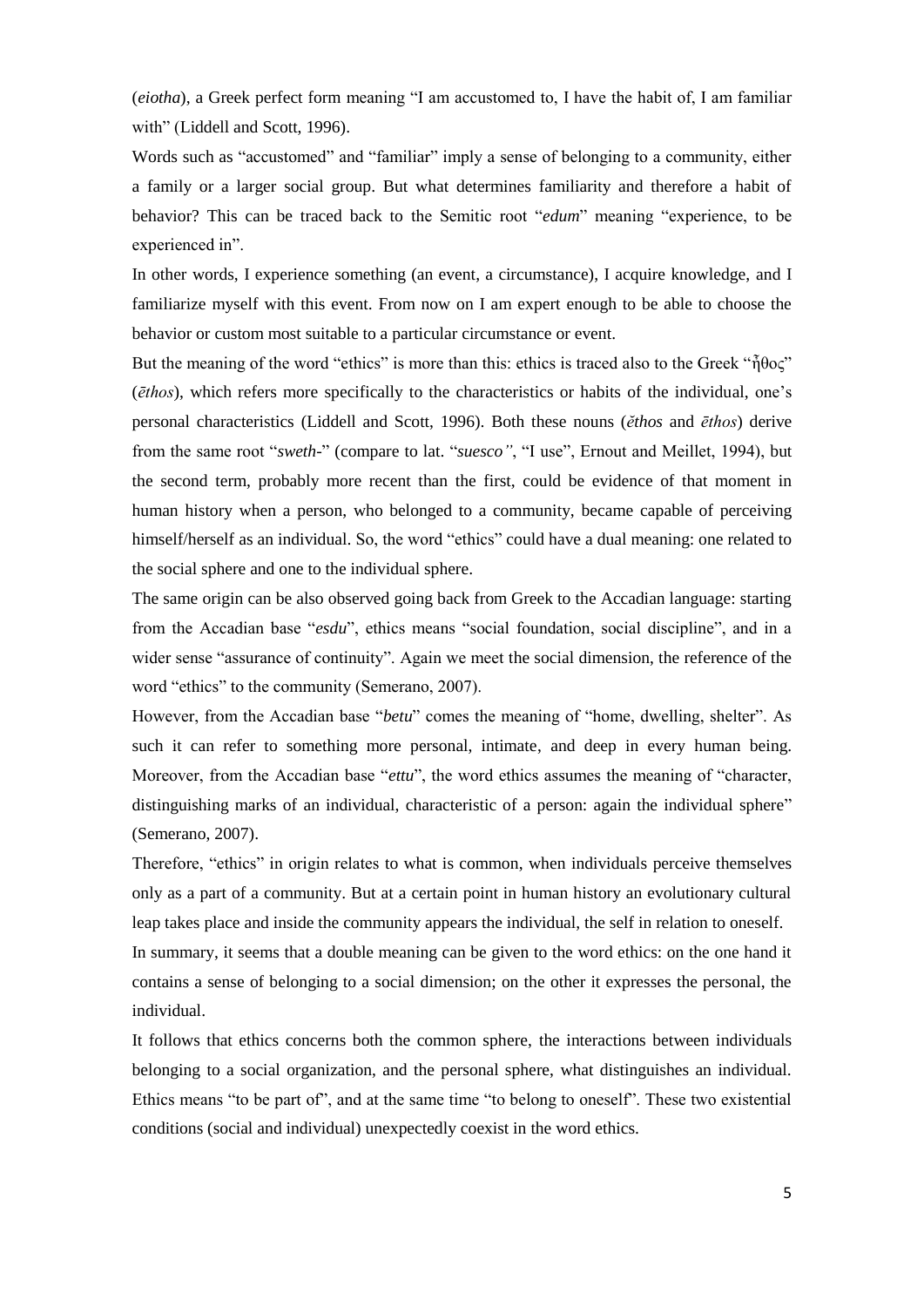By analogy, these considerations can be extended to geoethics, coming to define it on the one hand as an investigation of and reflection on the behavior of humans towards the geosphere, and on the other hand as the analysis of the relationship between the geologist who acts and his/her own action, his/her own work. The etymological analysis of the word "geoethics" calls geoscientists to an intrinsic responsibility for their own activities.

#### **Responsibility of Geoscientists**

Based on the above considerations, to see if one's behavior as a geologist is ethical, it is not sufficient to refer to the social sphere. One also has to refer to his/her own person, and clarify to himself/herself the ethical value of his/her activities.

Thus, the in-depth meaning of the word "geoethics" calls upon geoscientists to face the responsibility of ethical behavior at both a social and individual level. These two dimensions are strictly linked. In fact, an ethical attitude within an individual is reflected in his/her social behavior.

But of what does the responsibility of the geologist consist? And what motivations are needed to encourage geoscientists to practice Earth sciences in an ethical manner? The ethical commitment of geoscientists is the research and defense of truth, and a commitment to advancement of knowledge and life-long learning (individual dimension). Ethical obligations arise from the possession of specific knowledge that has practical consequences for the public. Geoscientists are an active and responsible part of society. They should be at the service of the common good, taking care of the Earth system and promoting the awareness of every citizen's responsibility (social dimension).

A key question we must tackle is: Are geoscientists well-equipped to undertake the responsibility of discovering the best solutions through the application of scientific methods, while promoting professionalism and research integrity, in a world in which our increasing interconnectedness promises increasingly complex problems and consequently the adoption of complex solutions?

### **An Ethical Commitment: The Geoscientist's Promise**

The well-being and survival of humankind depends on the Earth's habitability and resources. Thus, the health of the Earth system (solid Earth, biosphere, hydrosphere, atmosphere) must be of the utmost importance to society. It is evident that some modifications of Earth system processes, that are potentially damaging for humankind, can be and are being induced by humans, through actions that do not respect our planet's natural processes and equilibrium. Problems such as the over-imprinting on the Earth's surface, the overexploitation of natural resources (some of which are not renewable) and the excessive growth of the population require an urgent transition to a sustainable world to ensure the survival of future generations. The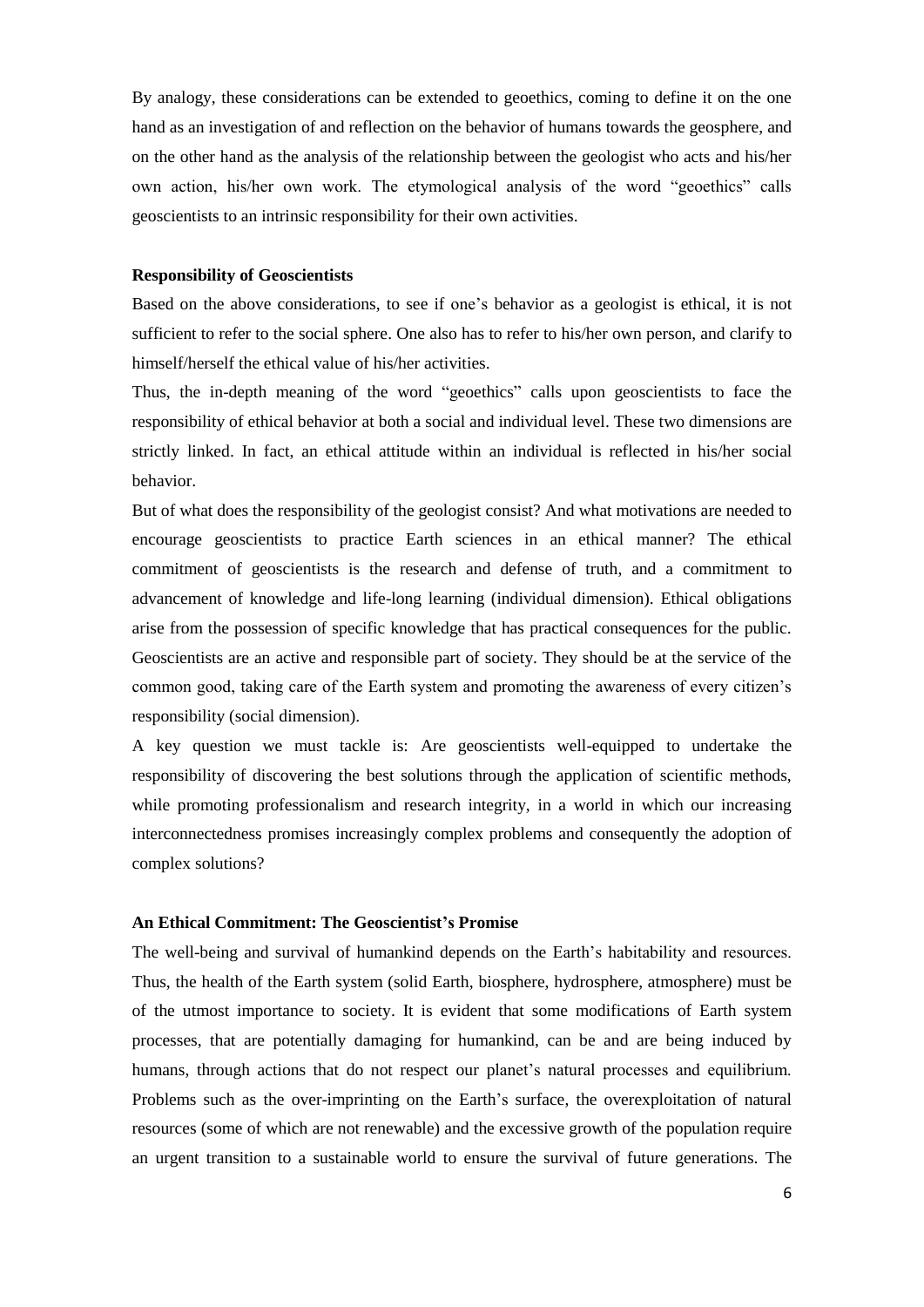social role of geoscientists is therefore important and their activities must be ethical. A correct and scientifically sound approach can mitigate, or at least help to avoid, many of the serious consequences that continuously arise through the irresponsible use of land. The ethical obligation of geoscientists includes bringing their knowledge to the public, to raise social awareness on environmental problems, to propose prudent choices to decision-makers, and to report misguided actions. In this way, they can contribute to the conservation of the geosphere and its habitability for future generations.

The ethical obligations of modern geoscientists involve the following:

- Proper land/environment use and management. The ethics of sustainable land management must prevail, regardless of the type of commissioned project and the short-term economic interests of the client.
- Respect of truth and science. Respect for scientific truth based on updated evidence (including the recognition of data uncertainty, or of limited knowledge) and rigorous adherence to the scientific method is a must in the professional activities of geoscientists.
- Promotion of awareness of citizens' responsibilities, through effective communication and adequate education, especially of young people.
- Commitment to advancing knowledge and life-long learning. Appreciation of the expertise of geoscientists by the public is a necessary condition in the promotion of efficient action in both the scientific and professional community. For this reason, as for physicians, the education of geologists has to be life-long. Ethical training should be introduced into the university curriculum.

How can geoscientists, especially those with little experience, be best assisted in their acquisition of a clear and binding awareness of their ethical responsibility in the geosciences? In the context of a publicly growing demand for ethical behavior by those who have the ability to intervene in the public domain and act for the public benefit, the explicit acceptance of ethical responsibility by geoscientists can have the following effects:

- Increasing awareness of the social role of geoscientists, including their expertise and contributions, to strengthen their sense of belonging to professional and scientific communities.
- Fostering awareness of geoscientists within society in general and especially recognition of their social mission, essential for the public benefit, and, consequently, of their specific and unique role.
- Stimulation of cultural growth at the individual and community levels, exploitation of research, and implementation of scientific and professional skills.

For geoscientists, cultural and practical preparation has to take on an ethical dimension, starting at the university level. Through their individual commitment, young geoscientists can assume the need for continued cultural education as an ethical duty.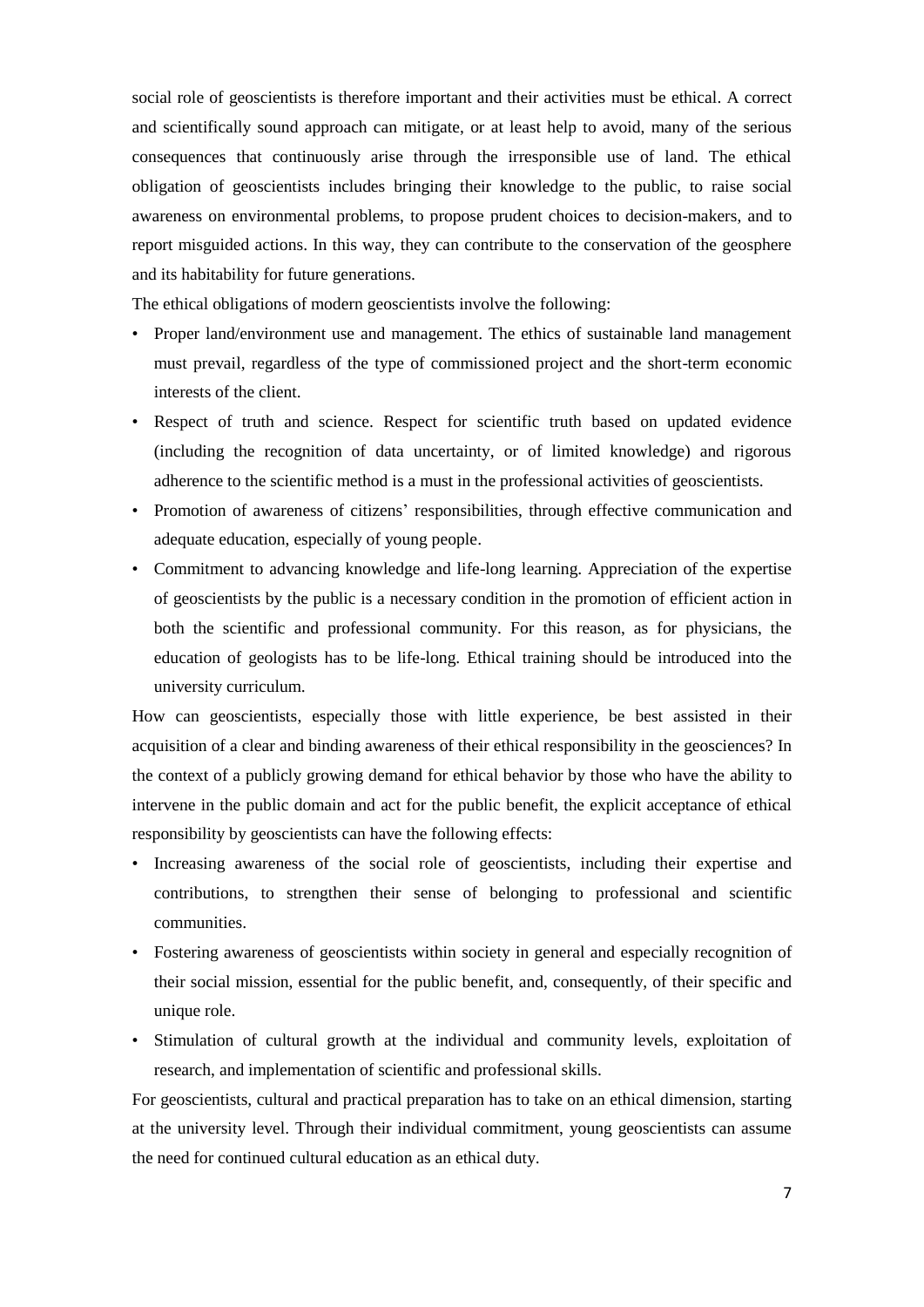The explicit and conscious assumption of ethical obligations by geoscientists appears opportune and useful (Ellis and Haff, 2009; Matteucci et al., 2012). Some have suggested that the acceptance of ethical obligations may be facilitated by following the model of the Hippocratic oath of physicians (the formula in the sidebar was proposed by the Italian Commission of Geoethics, in 2012, during the 34<sup>th</sup> IGC in Brisbane). The oath is based on the three fundamental pillars of geoethics proposed by Peppoloni and Di Capua (2012b). These three pillars form the basis of geoscientist's ethical obligations: awareness of one's responsibility, appreciation of the value of geological culture, and intellectual honesty.

### **Outlook and Strategies for the Future**

Geoscientists who are more aware of their role in society and of their ethical duties towards the geosphere will be able to provide a new perspective to geosciences and to build a new vision of how to understand the planet, encouraging the pursuit of the following aims:

- Raising the level of integrity of geoscientists, with the implementation of principles such as intellectual honesty, responsibility, self-criticism, cooperation and fair comparison.
- Dissemination of scientific culture in society and the involvement of the public in the idea of a geological heritage to be shared and protected.
- Creation of a new model of social and economic development, based on economic principles of sustainability and eco-friendliness.
- Protection of life and Earth in all its forms.

The pursuit of these objectives can be done concretely through the following tools and actions:

- Codes of ethical conduct for geological research and practice (TGGGP, 2013).
- Guidelines for best practice, and eco-friendly and sustainable technologies in different fields (geo-resources, geo-hazards, communication, etc.).
- Action protocols for the proper management of the relationship between geoscientists and decision-makers (Hays and Shearer, 1981; IAVCEI, 1999; UNDRO, 1991; Jordan, 2013; Dolce and Di Bucci, this volume).
- Regulatory framework of legal liability for geoscientists engaged in activities that have an impact on society.
- Easy access to and friendly use of the data and results of public research, and quality control of information and results.
- Constant and authoritative support of geoscientists for politicians and decision-makers.
- Qualified presence in media spaces (both traditional and new), and strengthening of cooperation with mass media operators (Di Capua and Peppoloni, 2009; Marone et al., this volume).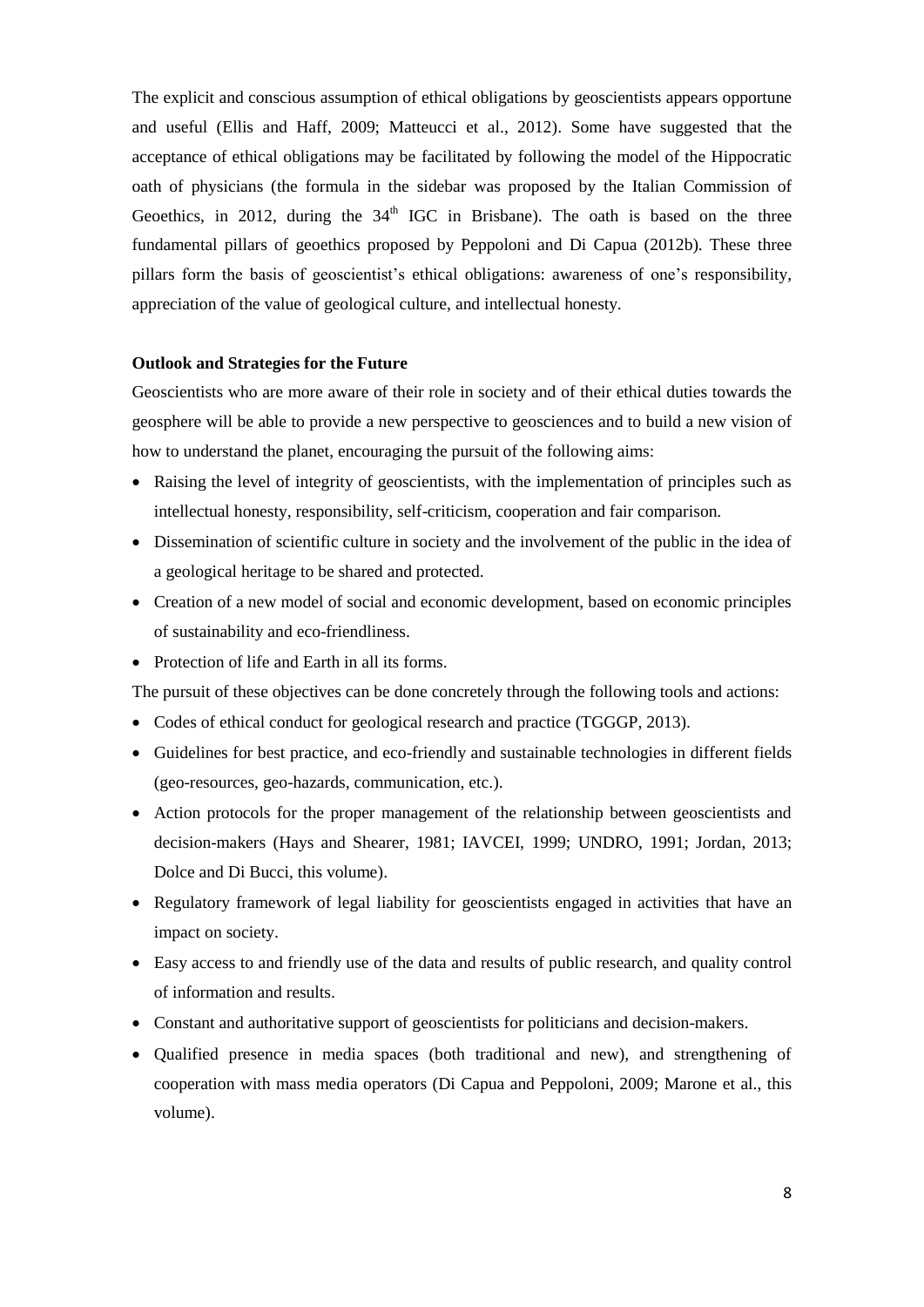- Strengthening and exchange of knowledge and experience between the world of professionals and researchers, transfer of advanced knowledge to industry and authorities, and collaboration in the training of technicians.
- Support for both theoretical and practical innovations, which attempt to renew the way we approach and manage environmental problems and natural resources, from the perspective of sustainability for future generations (Lambert et. al., 2013).
- Attention to the uniqueness of each region and to its historical, cultural, and environmental characteristics, respecting the bio/geo-diversity of each environment, and using crossdisciplinary methods including consulting with experts in related fields.
- Innovative and diversified tools for geoeducation, based on exchange of experience among educators and users, to stimulate an active approach to scientific learning and a possible direct involvement in activities of social interest.
- Educational campaigns to teach people appropriate behavior in the management of energy, and water, and in the area of protection from natural hazards.
- Working groups and networks for international collaboration that actively work to develop the debate on ethical issues in Earth science, to introduce geoethics in the teaching of university courses and to include the principles of ethics and research integrity in the management and implementation of national and international research projects that have large environmental and social impact.
- Development of research activities, without being overconfident in the results, by checking the information sources, by verifying the compatibility of results with the observations, and by following defined integrity criteria (Mayer and Steneck, 2011), as expressed in the Singapore (2010) and Montreal (2013) Statements.

# **Conclusions: Questions for a Public Debate on Geoethics**

Science does not claim to solve all problems of society, but it has value especially when it is aware of its limits (Peppoloni, 2012b). In any case, science, and in particular geosciences, can play a key role in supporting society by providing useful tools to mitigate the impact of human activities on the geosphere and to deal with the environmental challenges that face humanity. Geoscientists can help society to define a framework of values on which to base the study and implementation of procedures and tools for the benefit of the public.

The following basic questions may be useful to clarify some fundamental steps to be taken in the development of Geoethics to render our actions effective:

- How do we articulate an ethical criterion for geoscientists?
- How can the freedom of research be combined with the principle of sustainability?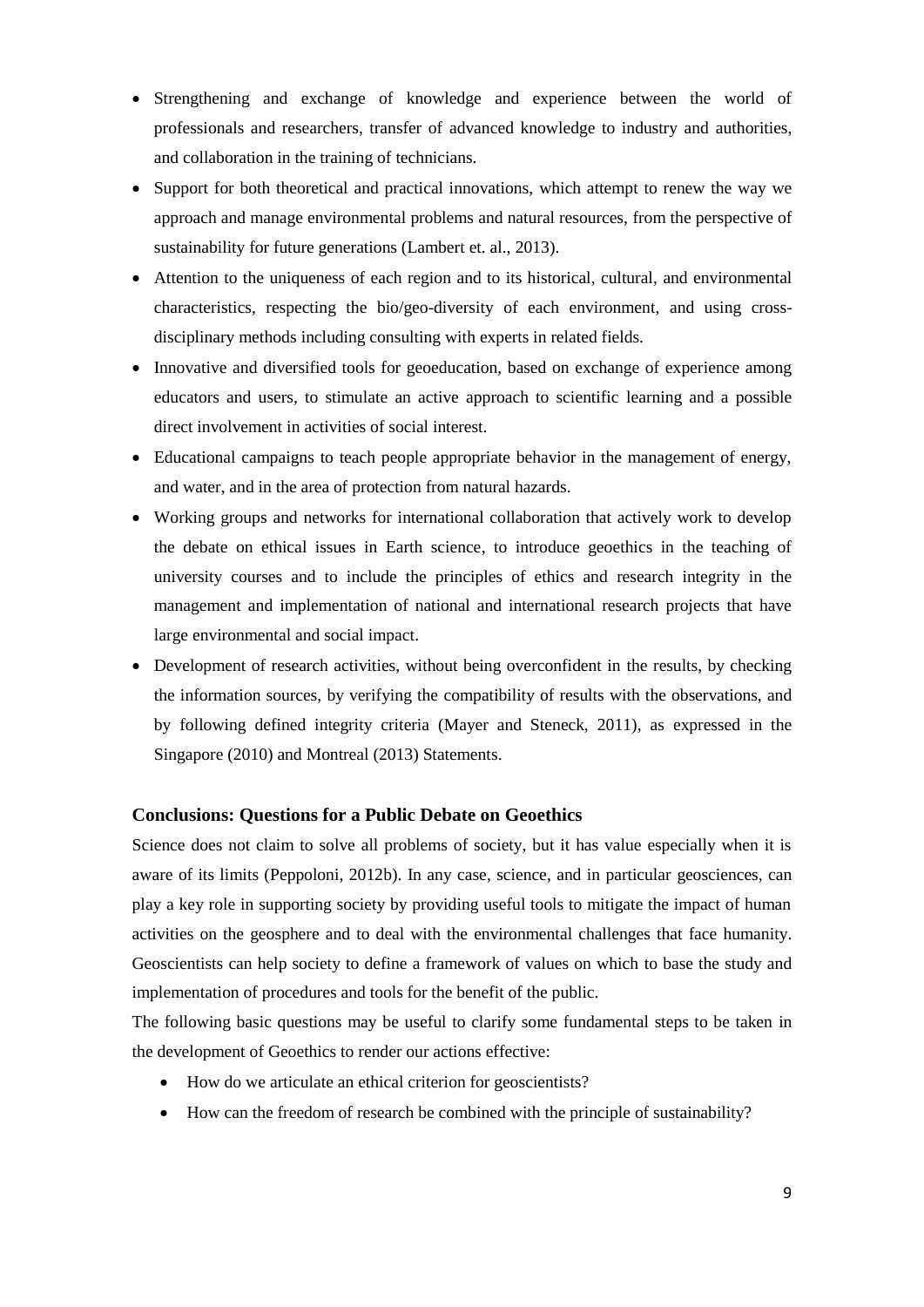- Where should the line be drawn between preservation and economic development of the geosphere, especially in low-income countries?
- How can the relationships between geoscientists, media, politicians, and citizens be made more fruitful, particularly in relation to protection from natural hazards?
- What communication and educational strategies should be adopted to transfer the value of the geosciences to society?

The development of geoethics, not only as a critical attitude toward the relationship between humans and the geosphere, but also as a genuine scientific discipline, will be possible only if geoscientists are able to give convincing answers to these questions. Geoscientists have an important historical responsibility in the third millennium: to demonstrate that geological knowledge is really a benefit to mankind and in particular for future generations.

## **References**

Bezzi A. (1999). What is this thing called geosciences? Epistemological dimensions elicited with the repertory grid and their implications for scientific literacy. Science Education, 83, 6, pp 675-700.

Bickford M.E. (Ed) (2013). The impact of the geological science on society. The Geological Society of America, Special Paper 501, pages 201, ISBN 978-0-8137-2501-7.

Bohle M. (2013). To play the geoengineering puzzle? IAPG – International Association for Promoting Geoethics Blog - http://iapgeoethics.blogspot.it/2013/12/to-play-geoengineering-puzzle-by-martin.html.

Borgomeo E. (2012). Why I study Earth sciences. Annals of Geophysics, vol. 55, p. 361-363; ISSN: 2037-416X, doi: 10.4401/ag-5635

Bosi C., Peppoloni S., Piacente S. (2008). Philosophical and epistemological debate in Italy within an ethical perspective of Earth Sciences. Proceedings of the 33rd International Geological Congress, Oslo, August 2008.

Brocx M. and Semeniuk V. (2007). Geoheritage and geoconservation – History, definition, scope and scale. Journal of the Royal Society of Western Australia, 90, 53-87.

Crutzen P.J. (2002). Geology of mankind. Nature, 415, 23.

Di Capua G. and Peppoloni S. (2009). Scientific information: problems and responsibilities, In: Proceedings of the Mining Pribram Symposium, International session on Geoethics, Pribram (Czech Republic); available at www.earth-prints.org/handle/2122/5455.

Dizionario di filosofia (Dictionary of Philosophy) (1988). Biblioteca Universale Rizzoli, 1988, Milano (in Italian).

Dolce M. and Di Bucci D. (2014). Risk management: roles and responsibilities in the decision-making process. This volume.

Dowling R.K. (2011). Geotourism's global growth. Geoheritage, 3, 1-13, doi 10.1007/s12371-010-0024- 7.

Eder W. (2004). The global UNESCO network of geoparks. Proceedings of the First International Conference of Geoparks. Geological Publishing House, Beijing.

Ellis E.C. and Haff P.K. (2009). Earth science in the Anthropocene: new epoch, new paradigm, new responsibilities. EOS Transactions, 90(49): 473.

Ernout A. and Meillet A. (1994). Dictionnaire étymologique de la langue Latine (retirage de la quatrième édition), Éditions Klincksieck, Paris, 1994.

Gray M. (2008). Geoheritage 1. Geodiversity: a new paradigm for valuing and conserving geoheritage. Geoscience Canada, 35, 2, 51-59.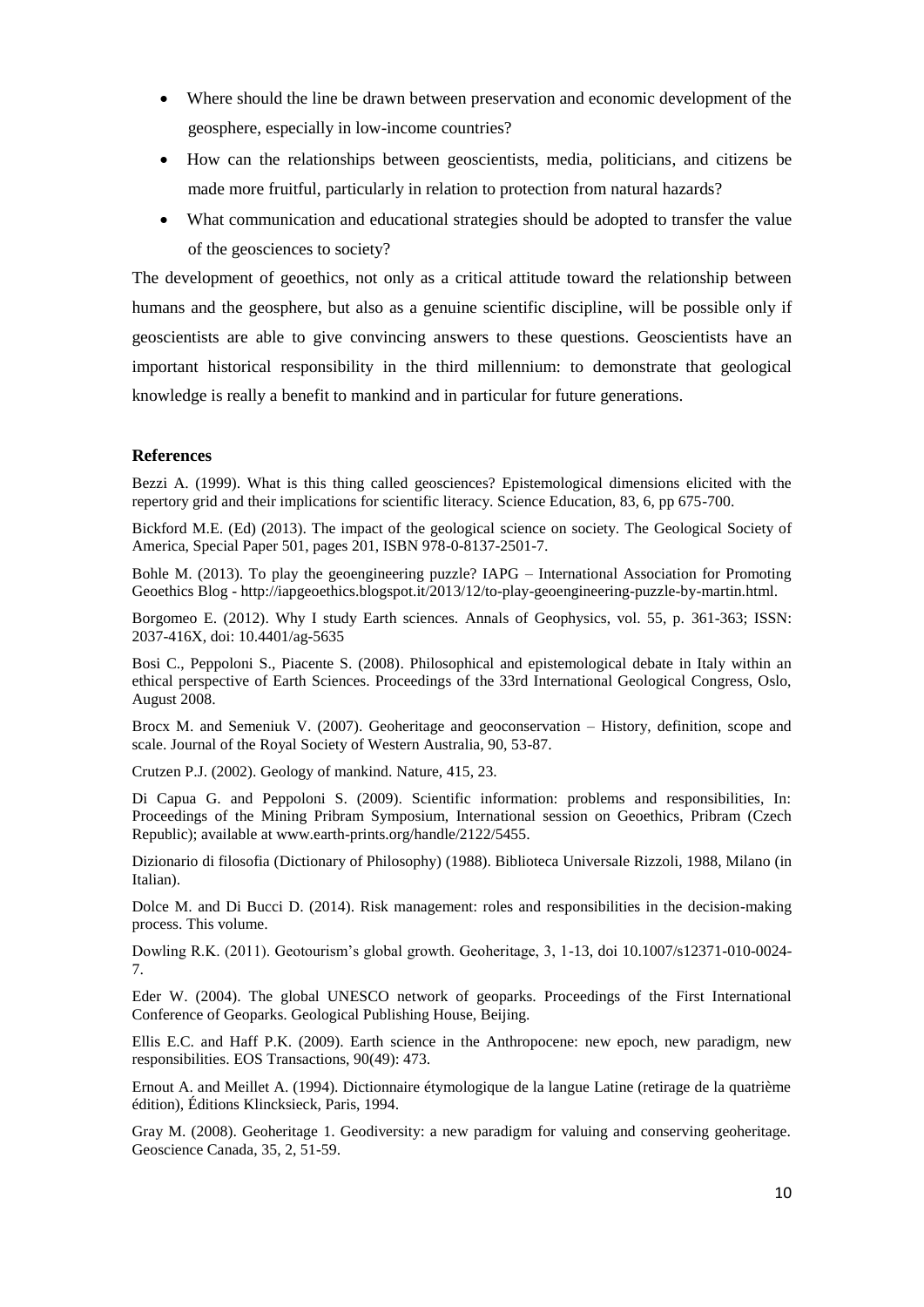GSL (2014). Geology for society. A report by the Geological Society of London. January, http://www.geolsoc.org.uk/geology-for-society.

Hays W.W. and Shearer C.F. (1981). Suggestions for improving decision making to face geologic and hydrologic hazards. In: Facing geologic and hydrologic hazards: Earth science considerations. (Hays W.W. Ed.), Geological Survey, Professional paper 1240-B, B103-B108.

Höppner C., Whittle R., Bründle M. and Buchecker M. (2012). Linking social capacities and risk communication in Europe: a gap between theory and practice? Natural Hazards, 64, 1753-1778, doi 10.1007/s11069-012-0356-5.

IAPG (2012). Constitution of the International Association for Promoting Geoethics. http://www.iapg.geoethics.org/img/IAPG\_Constitution.pdf

IAVCEI Subcommittee for Crisis Protocols (1999). Professional conduct of scientists during volcanic crises. Bulletin of Volcanology, 60, 323–334.

Jordan T.H. (2013). The value, protocols and scientific ethics of earthquake forecasting. Geophysical Research Abstracts, vol. 15, EGU2013-12789. EGU General Assembly 2013.

Lambert I., Durrheim R., Godoy M., Kota M., Leahy P., Ludden J., Nickless E., Oberhaensli R., Anjian W. and Williams N. (2013). Resourcing Future Generations: a proposed new IUGS initiative. Episodes, 36, 2, pages 82-86.

Liddle H.G. and Scott R. (1996). A Greek-English Lexicon (with a revised supplement), Clarendon Press, Oxford, 1996.

Marone E., Castro Carneiro J., Cintra M., Ribeiro A., Cardoso D., Stellfeld C. (2014). Scientists' obligation to inform the public in plain language: a quantitative approach applied to communication regarding sea level and marine extreme events. This volume.

Martínez-Frías, J., J.L. González and F. Rull Perez (2011). Geoethics and deontology: from fundamentals to applications in planetary protection, Episodes, 34 (4), 257-262.

Matteucci R., Gosso G., Peppoloni S., Piacente S., Wasowski J. (2014). The geoethical promise: a proposal. Episodes 37 (3), 190-191.

Mayer T. and Steneck N., 2011 (Eds). Promoting research integrity in a global environment. Imperial College Press / World Scientific Publishing, Singapore, pp 317-28, ISBN 978-981-4340-97-7.

McKeever P. (2013). Memory of the Earth. A World of Science, vol. 11, No 3, 4-13.

[Montreal Statement on Research Integrity](http://www.singaporestatement.org/) (2013). 3rd World Conference on Research Integrity, Montreal, 5-8 May 2013: http://www.cehd.umn.edu/olpd/MontrealStatement.pdf.

Moores E.M. (1997). Geology and culture: a call for action. GSA TODAY, January, 7-11.

Newsome D. and Dowling R.K. (2010). Geotourism: the tourism of geology and landscape. Oxford: Goodfellow Publishers.

Osborne R.A.L. (2000). Geodiversity: "green" geology in action. Proceedings of the Linnean Society of New South Wales, 122, 149-176.

Peppoloni S. (2012a). Ethical and cultural value of the Earth sciences. Interview with Prof. Giulio Giorello. Annals of Geophysics, vol. 55, p. 343-346, ISSN: 2037-416X, doi: 10.4401/ag-5755.

Peppoloni S. (2012b). Social aspects of the Earth sciences. Interview with Prof. Franco Ferrarotti. Annals of Geophysics, vol. 55, p. 347-348, ISSN: 2037-416X, doi: 10.4401/ag-5632.

Peppoloni S. and Di Capua G. (Eds) (2012a). Geoethics and geological culture. Reflections from the Geoitalia Conference 2011. Annals of Geophysics (Special Issue), 55, 3.

Peppoloni S. and Di Capua G. (2012b). Geoethics and geological culture: awareness, responsibility and challenges. Annals of Geophysics, vol. 55, p. 335-341, ISSN: 2037-416X, doi: 10.4401/ag-6099.

Semerano G.M. (2007). Le origini della cultura europea: dizionari etimologici (Origins of the European culture: ethimological dictionaries). Olschki Editore, 2007, Firenze (In Italian).

[Singapore Statement on Research Integrity](http://www.singaporestatement.org/) (2010). 2nd World Conference on Research Integrity, Singapore, 21-24 July 2010: http://www.singaporestatement.org/statement.html.